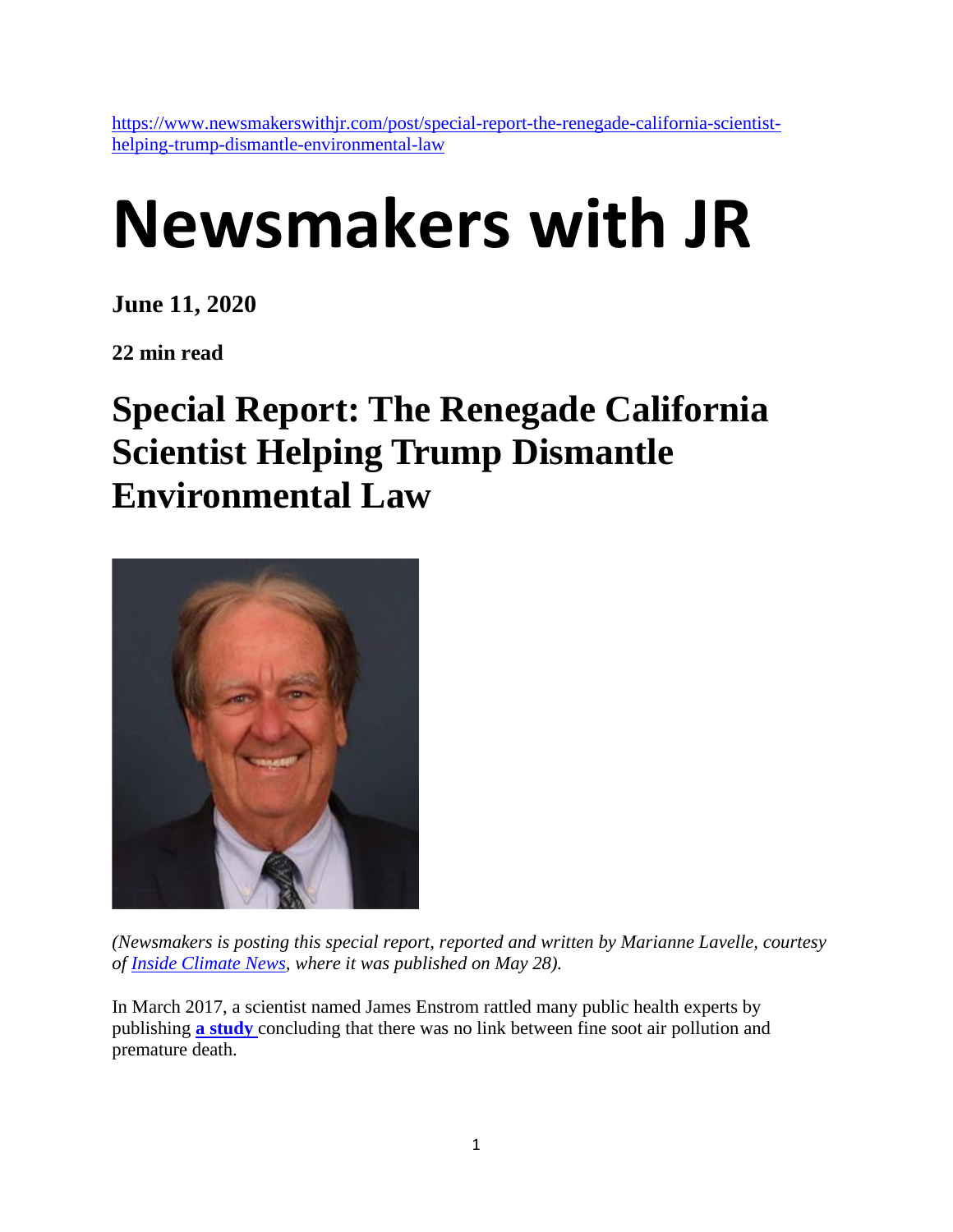The finding was drastically at odds with the consensus of medical researchers and with the evidence from nearly three decades of previous research.

But it was in line with arguments that Enstrom, a physicist-turned-epidemiologist, had been making for years. His dissent had played an essential role in his ascendance as a folk hero to farright conservatives who oppose most environmental protection policies in the United States, especially those put in place by the Obama administration.

Enstrom argued that his analysis refuted one of the most influential papers in environmental health science: a **[1995 study](https://www.ncbi.nlm.nih.gov/pubmed/7881654)** by the American Cancer Society showing that fine particulate matter pollution—or PM 2.5, as it is known—is associated with early death. PM 2.5 is produced primarily through the burning of oil, coal and wood.

Enstrom, 76, said he based his study on long-hidden cancer society data from an inside source whom he did not name.

Throughout the article, which appeared in the journal *[Dose-Response](https://journals.sagepub.com/home/dos)***,** he took jabs at institutions that he believed had long marginalized him, including the cancer society (ACS), leading scientific journals, the U.S. Environmental Protection Agency and other health researchers, who, he wrote, "need to promptly address my findings." He hinted at scientific malfeasance and suggested that there was a conspiracy of silence against minority views like his.

Big-name journals, Enstrom wrote in the article, were biased against publishing results showing no association between air pollution and mortality, adding that seven other peer-reviewed scientific journals had rejected his study. In an unusual footnote, he also included **[a link](https://journals.sagepub.com/doi/full/10.1177/1559325817693345)** to the rejection letters.

Over the next months, Enstrom's paper drew fierce criticism. The cancer society said it **[could not](https://journals.sagepub.com/doi/full/10.1177/1559325817749412)  [confirm](https://journals.sagepub.com/doi/full/10.1177/1559325817749412)** his data's authenticity. The scientists whose work he had critiqued—including some of the world's renowned experts in air pollution health science—published a withering **[point-by](https://www.ncbi.nlm.nih.gov/pmc/articles/PMC5734464/)[point take-down](https://www.ncbi.nlm.nih.gov/pmc/articles/PMC5734464/)** of Enstrom's methods and analysis.

But in at least one realm, his paper won acceptance. Eight weeks before the study was published, President Donald Trump took office. And in an administration disdainful of scientific consensus and intent on dismantling restraints on the fossil fuel industry, Enstrom found a receptive audience.

When, in April, EPA Administrator Andrew Wheeler announced **[the agency's decision](https://insideclimatenews.org/news/14042020/air-pollution-epa-covid-pm2.5-secret-science-rule-health-fuel-standard-climate-change)** that it would not raise the standards for air pollution because the science of PM 2.5 was too uncertain to justify doing so, he was relying in part on Enstrom's work. Enstrom's research was among the **[studies cited](https://yosemite.epa.gov/sab/sabproduct.nsf/6CBCBBC3025E13B4852583D90047B352/$File/EPA-CASAC-19-002+.pdf)** by Wheeler's hand-picked committee of science advisers to raise doubts about the PM 2.5 consensus.

More broadly, Enstrom's work has helped provide the underpinning for the Trump administration's wide-ranging assault on environmental protection policy, from its retreat on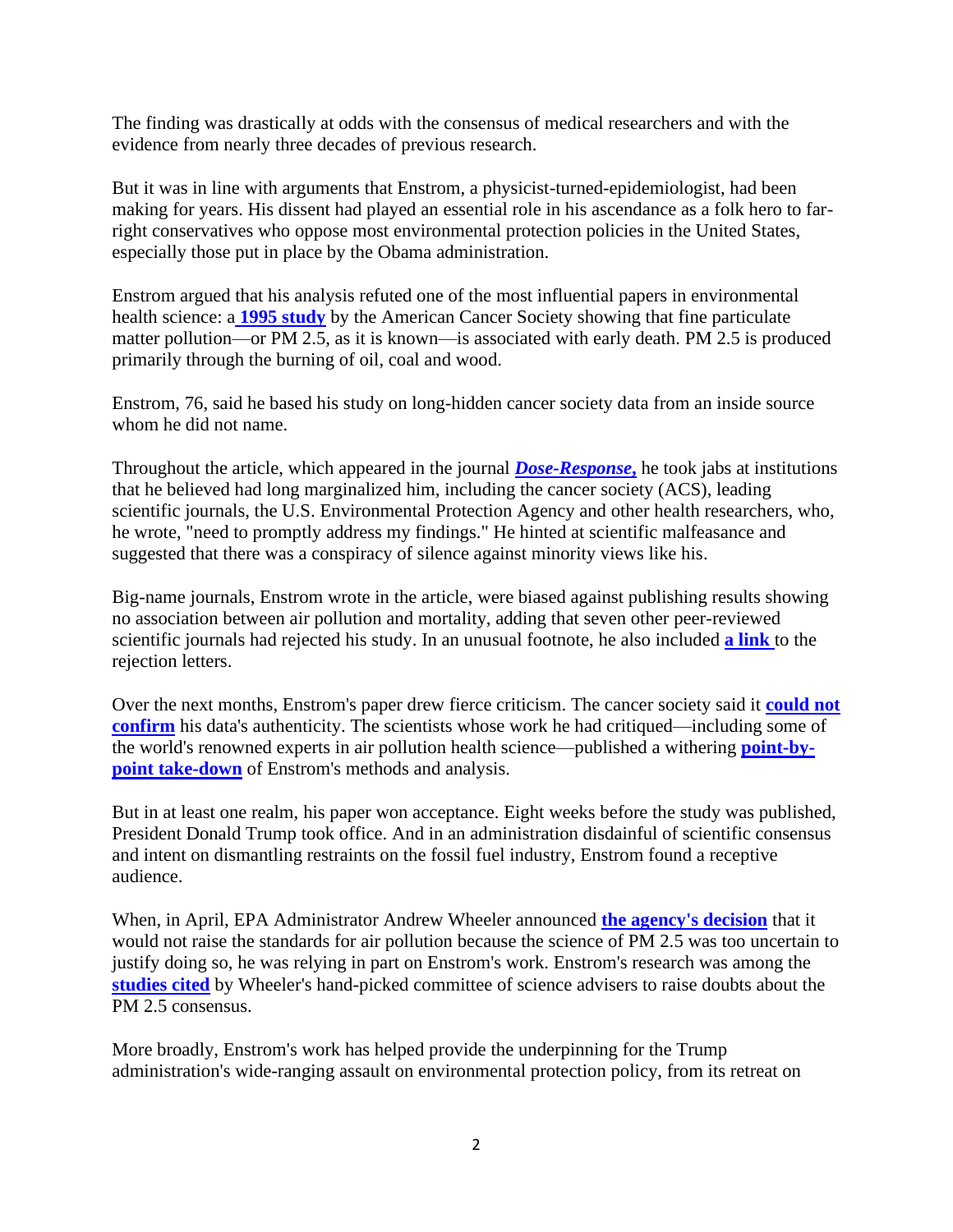climate change to its current effort to restrict the type of science used by the EPA by disqualifying studies that critics say are some of the most important in human health science.

In a way, Enstrom's journey from outsider to influencer is the story of the Trump administration's monumental campaign to remake the rules of scientific evidence, and how that effort could shape U.S. environmental protection for years to come.

"These are changes that could have very major impacts on human health and on the environment itself," said Bernard Goldstein, dean emeritus of the University of Pittsburgh Graduate School of Health. "All of the laws we passed that cleaned up the environment so well—even with the challenges we still have—these have all been science-based. Well, if you knock the science out of the process, you can base the decisions on politics."

Goldstein, who served as EPA's assistant administrator for research and development under President Ronald Reagan, recently **[wrote](https://www.washingtonpost.com/opinions/if-i-were-still-working-at-the-epa-i-would-resign/2019/04/02/88e6e2b8-519a-11e9-88a1-ed346f0ec94f_story.html)** that the leadership of the scandal-ridden agency in the early Reagan years "did nothing that even came close to the assault on the independence and expertise of the scientific advisory processes carried out by Wheeler and his predecessor, Scott Pruitt."



#### **'Everything's Been Turned on its Head'**

Critics often call the Trump administration "anti-science," but in fact, its retreat on climate change and public health and safety has only been possible with the help of science—the work of contrarians like Enstrom who have devoted themselves to challenging the mainstream consensus.

Trump's appointees have found justification for their actions in the work and ideas of this stable of scientists, most of them industry aligned, who for years have provided ammunition to foes of federal regulation.

These contrarians have helped make the case in agencies, in Congress and in the courts, for coal, oil and other industries intent on maintaining their way of doing business in the face of increasing attention to the threats posed by climate change, and the growing imperative for cleaner air and cleaner energy.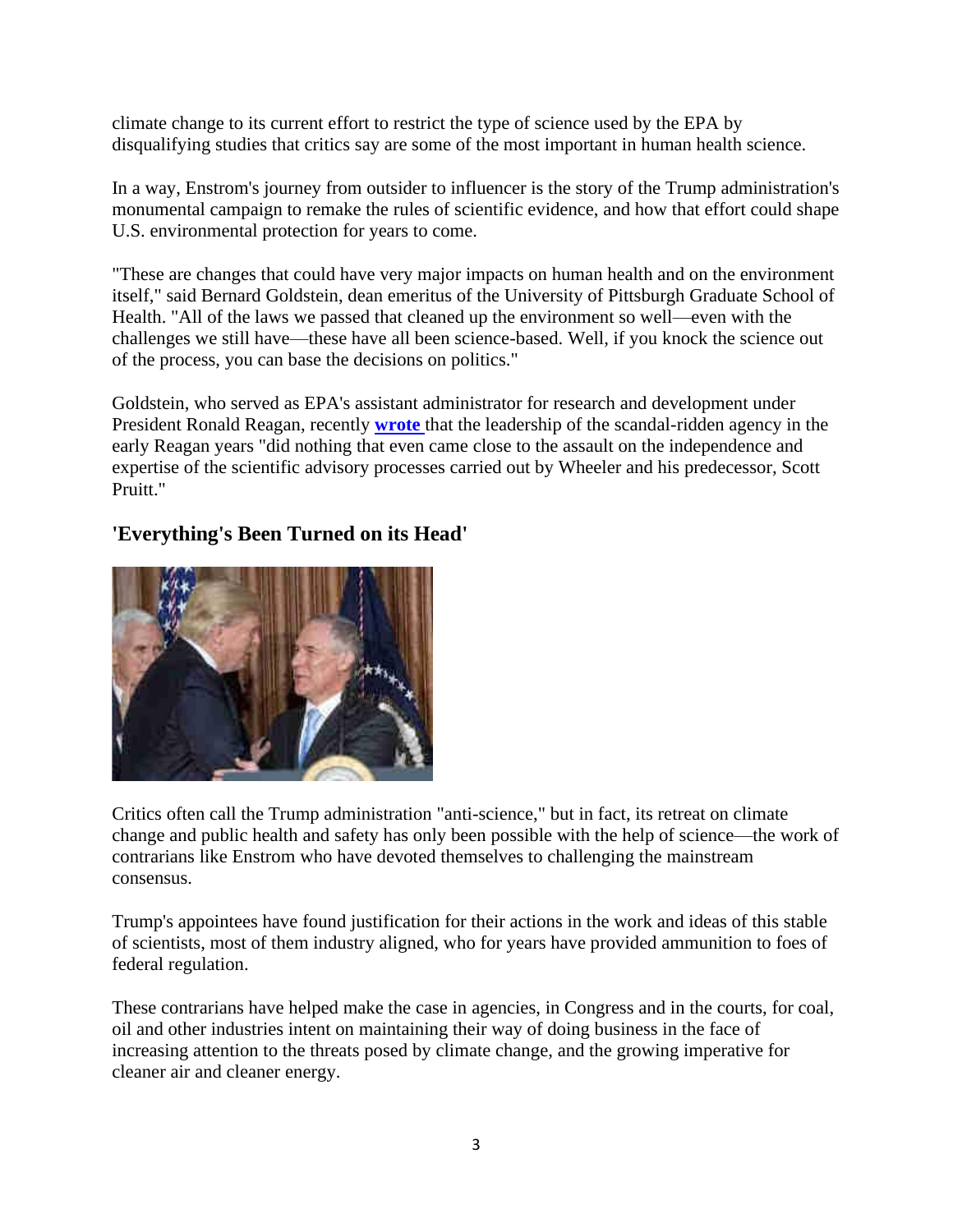Fossil fuel companies were losing ground in this battle when Trump entered the White House: The Obama administration's actions on global warming seemed as if they might presage the industry's last stand. To change course, the Trump administration has sought to change fundamentally how science is evaluated in environmental decision-making.

Trump's grand moves to upend environmental policy, like withdrawing from the Paris climate accord, are well known. But his legacy may be sealed more deeply in scores of arcane changes deep in the bureaucratic process, like the purging of experts from science advisory committees; the overhaul of cost-benefit analyses; the effort to limit the science that can be used by the EPA; and the reliance on contrarian studies like Enstrom's work on PM 2.5.

"Everything's been turned on its head by EPA, so that the consultants are considered the good guys and the academics are all biased," said Goldstein.

Carol Browner, board chairwoman of the League of Conservation Voters, who was EPA administrator under President Bill Clinton and climate adviser to President Barack Obama, puts it this way: "What they're doing in this whole line of insidious actions is to dismantle and fundamentally change how the agency does its business."

#### **A Plan to Discredit Pollution Science**



A number of the actions have been aimed at neutralizing the power of one of the most important findings in environmental health science: The science showing that air pollution kills.

In the 1990s, two large, long-term studies, by the **[American Cancer Society](https://www.atsjournals.org/doi/abs/10.1164/ajrccm/151.3_Pt_1.669?utm_campaign=Am_J_Respir_Crit_Care_Med_TrendMD_0&utm_medium=cpc&utm_source=TrendMD&journalCode=ajrccm)** and **[Harvard](https://www.nejm.org/doi/full/10.1056/NEJM199312093292401)** researchers, showed that breathing higher levels of PM 2.5—microscopic particles 2.5 microns in diameter or less that spew into the air when something is burned—was associated with premature death.

Virtually everyone is exposed to the PM 2.5 because it is produced by the burning of coal, oil and wood.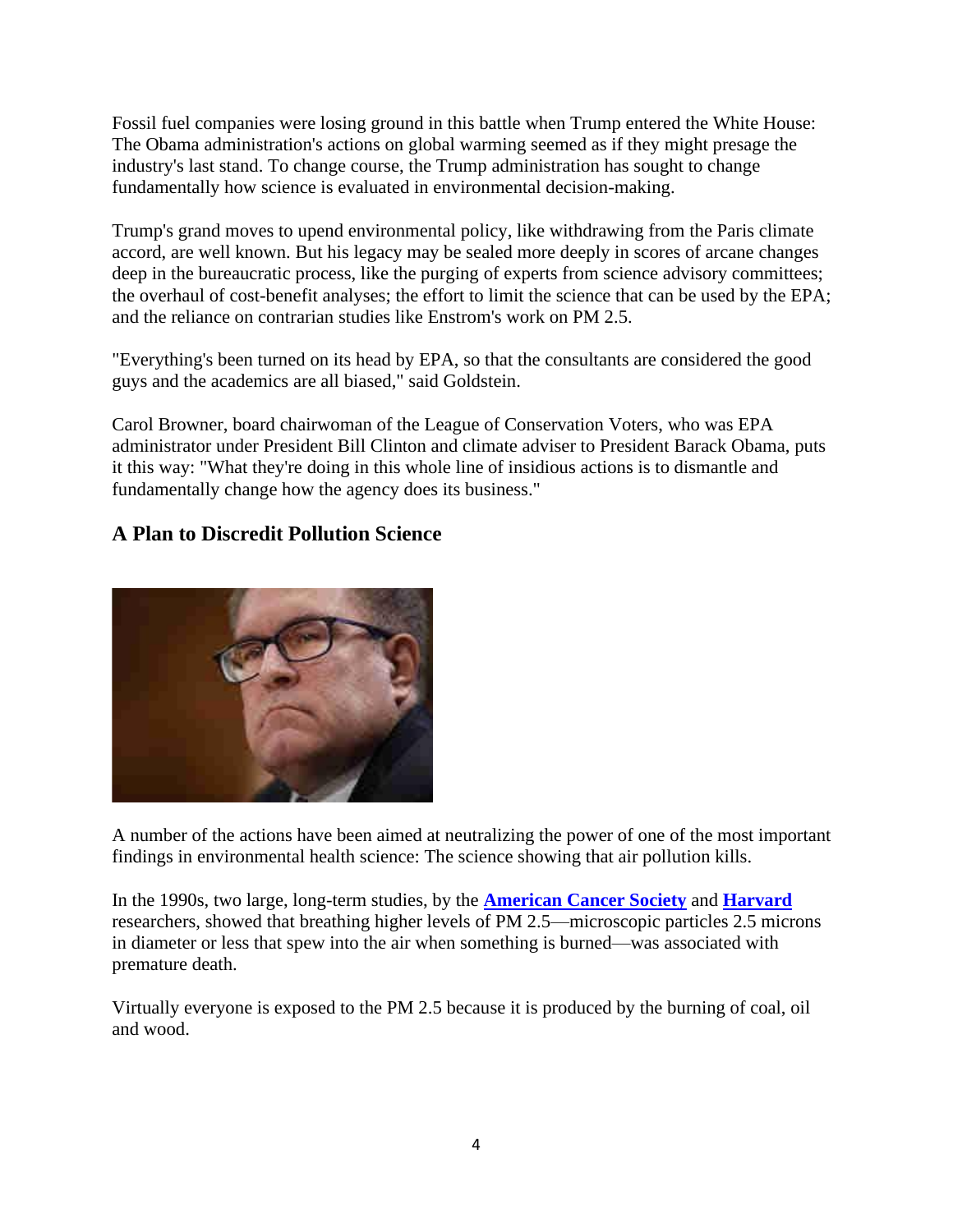Groups allied with the fossil fuel and tobacco industries led an effort to discredit the science, but **[a reanalysis](https://www.healtheffects.org/system/files/HEI-Reanalysis-2000.pdf)** of the data by the Boston-based Health Effects Institute (HEI), a nonprofit researc[h](https://www.healtheffects.org/system/files/HEI-Reanalysis-2000.pdf)  organization funded by the EPA and the auto industry, affirmed the findings. Since then, dozens of studies, including more than 30 long-term human health studies in North America, have documented the link between PM 2.5 and premature death.

Based on the science, Clinton enacted the first **[national air quality standards](https://www3.epa.gov/region1/airquality/pm-aq-standards.html)** on PM 2.5 in 1997.

Even more important, the large-scale studies of PM 2.5 allowed policy makers to quantify the benefits of cleaner air in a way that had not been possible before. The EPA, after peer-reviewing the science, began using the number of lives saved from reduced PM 2.5 exposure in the costbenefit analysis it was required to perform to justify new cuts in pollution from cars, trucks and power plants.

In 2011, the EPA **[estimated](https://www.epa.gov/clean-air-act-overview/benefits-and-costs-clean-air-act-1990-2020-report-documents-and-graphics)** that the benefits yielded by U.S. air pollution rules from 1990 to 2020 at \$2 trillion, a figure that outweighed the costs of the regulation by 30-to-1, savings primarily attributable to reduced PM 2.5. In addition, the Clean Power Plan, Obama's signature climate initiative, was to result in PM 2.5 reductions that would account for up to 60 percent of the plan's projected **[\\$34 billion to \\$54 billion in benefits](https://19january2017snapshot.epa.gov/cleanpowerplan/fact-sheet-clean-power-plan-numbers_.html)**, far outweighing its \$8.4 billion in costs.

That lopsided calculus stood in the way of what Trump said was his plan to "**[quickly, very](https://factba.se/transcript/donald-trump-speech-williston-nd-may-26-2016)  [quickly](https://factba.se/transcript/donald-trump-speech-williston-nd-may-26-2016)**" end U.S. climate policy and other restraints on the oil and coal industries. This was well understood by appointees like Wheeler, a former coal industry lobbyist, and William Wehrum, Trump EPA's assistant administrator for air pollution policy until 2019.

In 2014, Wehrum, a former industry lawyer, led **[an unsuccessful lawsuit](https://www.documentcloud.org/documents/6888653-Wehrum-Brief.html)** seeking to overturn the Obama EPA's PM 2.5 standards, by invoking the work of contrarian scientists like Enstrom. But **[a federal court disagreed.](https://www.cadc.uscourts.gov/internet/opinions.nsf/79B9F1D1DC6DCD9585257CD3004EC5EB/$file/13-1069-1492213.pdf)** "Petitioners simply have not identified any way in which EPA jumped the rails of reasonableness in examining the science," wrote then-U.S. District Judge Brett Kavanaugh.

Still, that loss pointed to an avenue for a future attack on PM 2.5 science. And soon after taking office, Trump's appointees followed that path, overhauling EPA's science advisory boards and replacing every member of its legally mandated Clean Air Science Advisory Committee or CASAC, which had sided with the mainstream consensus on PM 2.5.

By last year, the reshaped CASAC made clear that it had a far different view of the risks posed by PM 2.5. In a key review, the committee not only disputed EPA's staff scientists on the need to act on new evidence of PM 2.5 health risks, the CASAC members were divided on the longstanding consensus that PM 2.5 caused premature death.

One of the studies the committee cited **[in its final report](https://yosemite.epa.gov/sab/sabproduct.nsf/6CBCBBC3025E13B4852583D90047B352/$File/EPA-CASAC-19-002+.pdf)** raising doubts about the science on PM 2.5 was Enstrom's 2017 research report. It had taken a long time for Enstrom to have his work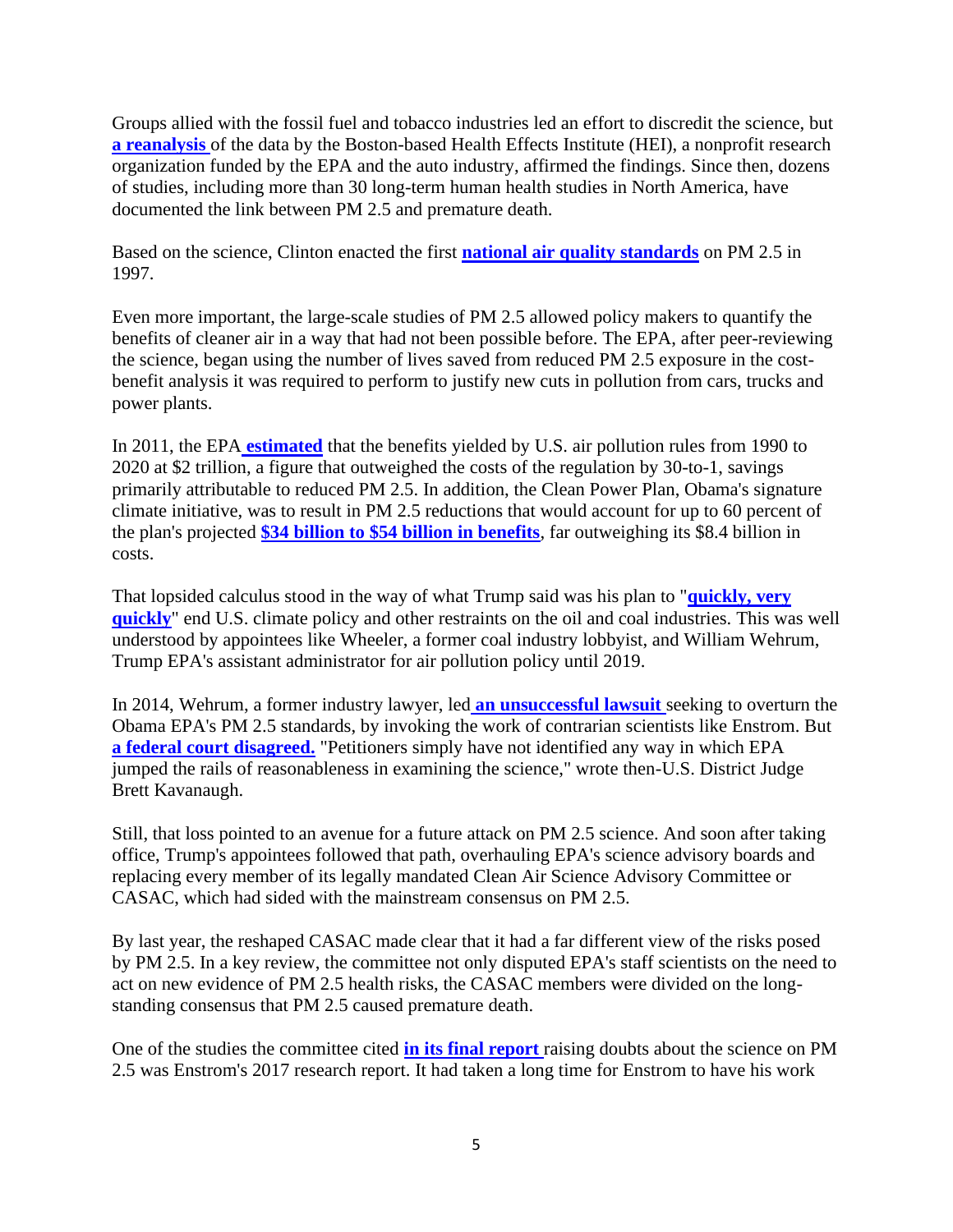recognized, and he expressed his satisfaction when he called into a public teleconference of a CASAC meeting last December.

"This is a tremendous group, and I don't believe it's ever been done better in the 50-year history of EPA," Enstrom said of the committee.

#### **A Turning Point**



In the Trump era, Enstrom may be a scientific influencer, but he has spent much of the last two decades as an outsider vocal about feeling unfairly maligned.

The point in his life when mainstream scientists turned against him, he believes, came 17 years ago, when he published a paper in the *[British Medical Journal](https://www.bmj.com/content/326/7398/1057)* challenging the scientific consensus that second-hand tobacco smoke causes heart disease and cancer.

The American Cancer Society **[condemned](https://www.businesswire.com/news/home/20030516005417/en/American-Cancer-Society-Condemns-Tobacco-Industry-Study#.WhSRgLiqFQI.email)** the study, funded by the tobacco industry through its now-defunct Center for Indoor Air Research, saying it misrepresented the cancer society's data.

The data Enstrom based his research on was from an early ACS long-term study group, whose members were recruited in the 1950s. But at that time, smoking was so ubiquitous that it was impossible to conduct a valid study comparing people who'd been exposed to second-hand smoke with people who hadn't, the ACS argued in rebutting Enstrom's study.

A host of other scientists also joined in: The medical journal published **[10 letters](https://www.jstor.org/stable/25455390?seq=1)** disputing Enstrom's method, findings and the conflict of interest they said was created by the industry sponsorship.

But Enstrom insisted that the work was sound. "This was peer-reviewed, and there's not been one error identified in my paper," he said in an interview with InsideClimate News.

As for the conflict of interest, Enstrom said he saw no difference between his acceptance of funding from a group controlled by tobacco executives and the practice of accepting research money from state cigarette tax funds and tobacco legal settlement money, as his scientist critics had. Both, he said, "originated with" the tobacco industry.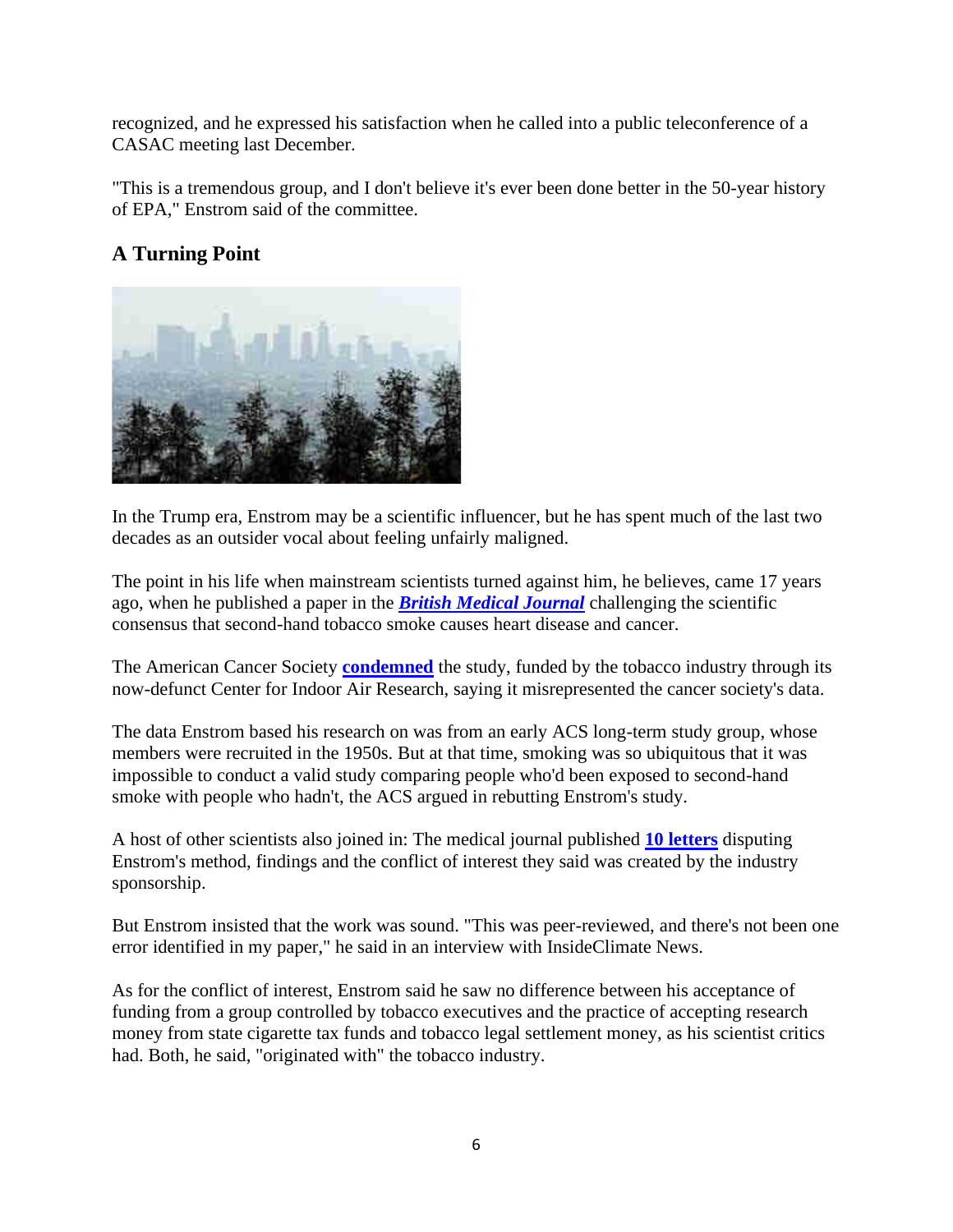In Enstrom's eyes, he was the target of relentless persecution, smears that had all but obscured the early achievements of his career.

"Up until 2003, I basically had a third of a century where I had a perfect record of integrity," said Enstrom. Since then, he said, "my entire career has been under attack and the attack has never let up."

#### **'If I Didn't Fight I Could Have Disappeared'**



Enstrom grew up in a middle class home in southern California, part of a wave of aspiring young Cold War-era scientists inspired by stories of the physicist Albert Einstein and Russia's launch of Sputnik, the first manmade satellite.

Enstrom's father, Elmer, was a courtroom clerk who longed to argue cases instead of swear in witnesses. Elmer Enstrom taught himself law and passed the California bar at 41, eventually serving as a U.S. Magistrate Judge in San Diego.

But he became best known for his pro bono legal work in retirement, representing residents who were fighting court-ordered busing in the San Diego public schools.

The younger Enstrom said he learned the value of perseverance from his father's example.

As a student at Harvey Mudd College in Claremont, California, a then-new institution aiming to nurture the technological talent the United States needed for the space race, Enstrom was covaledictorian of the class of 1965. He went on to obtain a Ph.D. in physics at Stanford, where his dissertation adviser was Melvin Schwartz, who later won the Nobel Prize.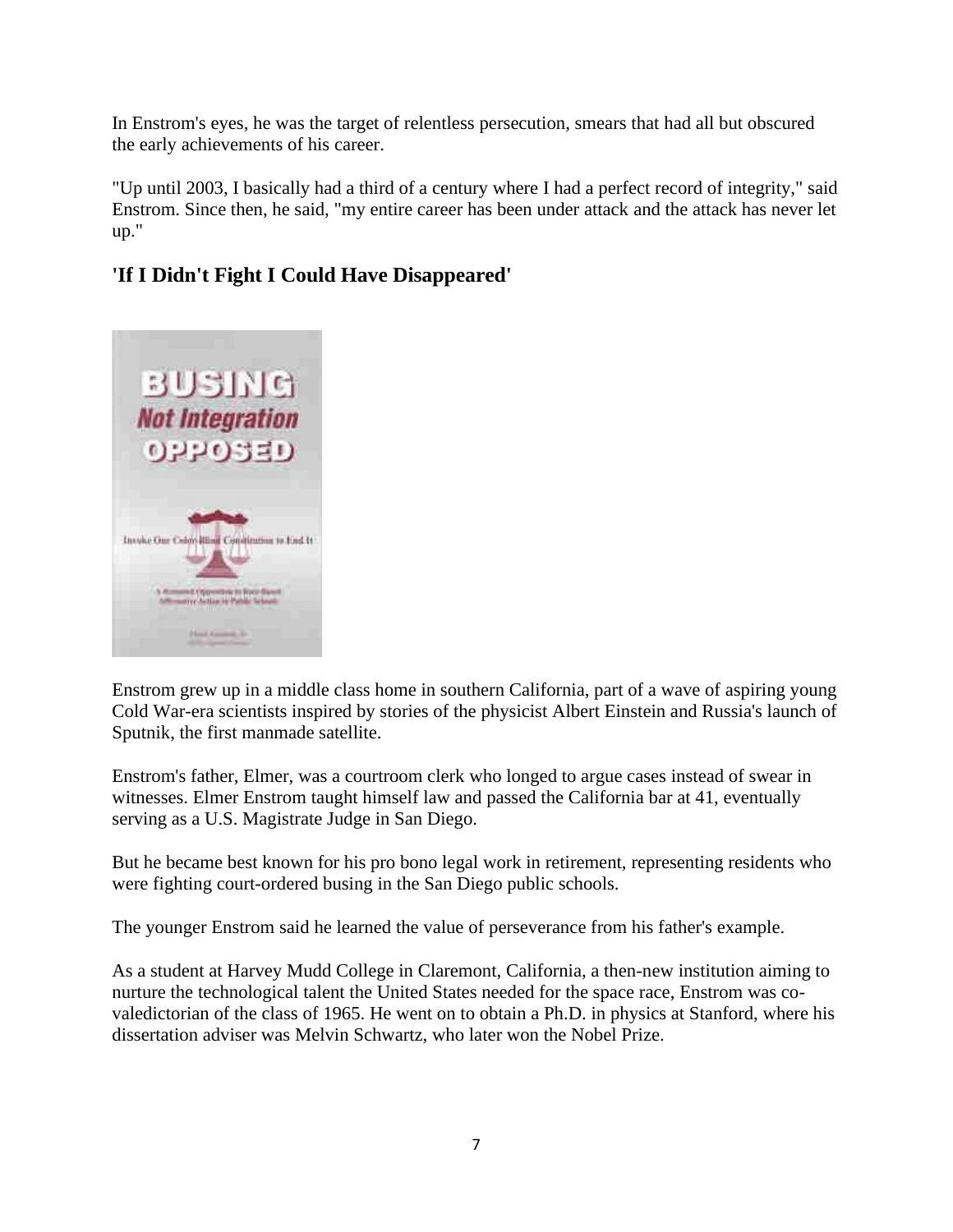Enstrom's post-doctoral work at what is now known as Lawrence Berkeley National Laboratory was carried out under another luminary, Luis W. Alvarez, also a Nobelist and a veteran of the Manhattan Project.

Physics, Enstrom recalled recently, was "exciting, exhilarating, because you're on the very forefront of science." But his studies left him unfulfilled.

"If you're doing elementary particle physics, you're basically doing something that's not really that understandable to most people," he said.

Through a college friend, Enstrom met Lester Breslow, California's top health official in the 1960s, who promoted a healthy diet and abstention from smoking as key to a long life.

Enstrom became so drawn to the study of human health that he switched fields, working with Breslow, the dean of public health at the University of California, Los Angeles, for many years on a multi-part study on **[the longevity of Mormons](https://acsjournals.onlinelibrary.wiley.com/doi/abs/10.1002/1097-0142(197810)42:4%3C1943::AID-CNCR2820420437%3E3.0.CO;2-L)**, work supported by the American Cancer Society.

But Enstrom, who obtained a master's degree in epidemiology, was not on a tenure track at UCLA, and he relied on grant money to maintain his research position.

Over the next years, after public health advocates began blasting his work as suspect, Enstrom struck back. He accused those who questioned his integrity of liberal bias, and repeatedly clashed with his previous sponsors, colleagues, other scientists and government officials.



Among those Enstrom said were biased was a colleague, John Froines, a professor in UCLA's environmental health sciences department. Froines was a science adviser to California regulators, and had supported strong air pollution rules.

Politically, the two men could not have been further apart. While Enstrom spent the Vietnam War studying in a defense-related field, Froines was one of the "Chicago Seven," anti-war activists arrested during the riots outside of the Democratic National Convention in 1968.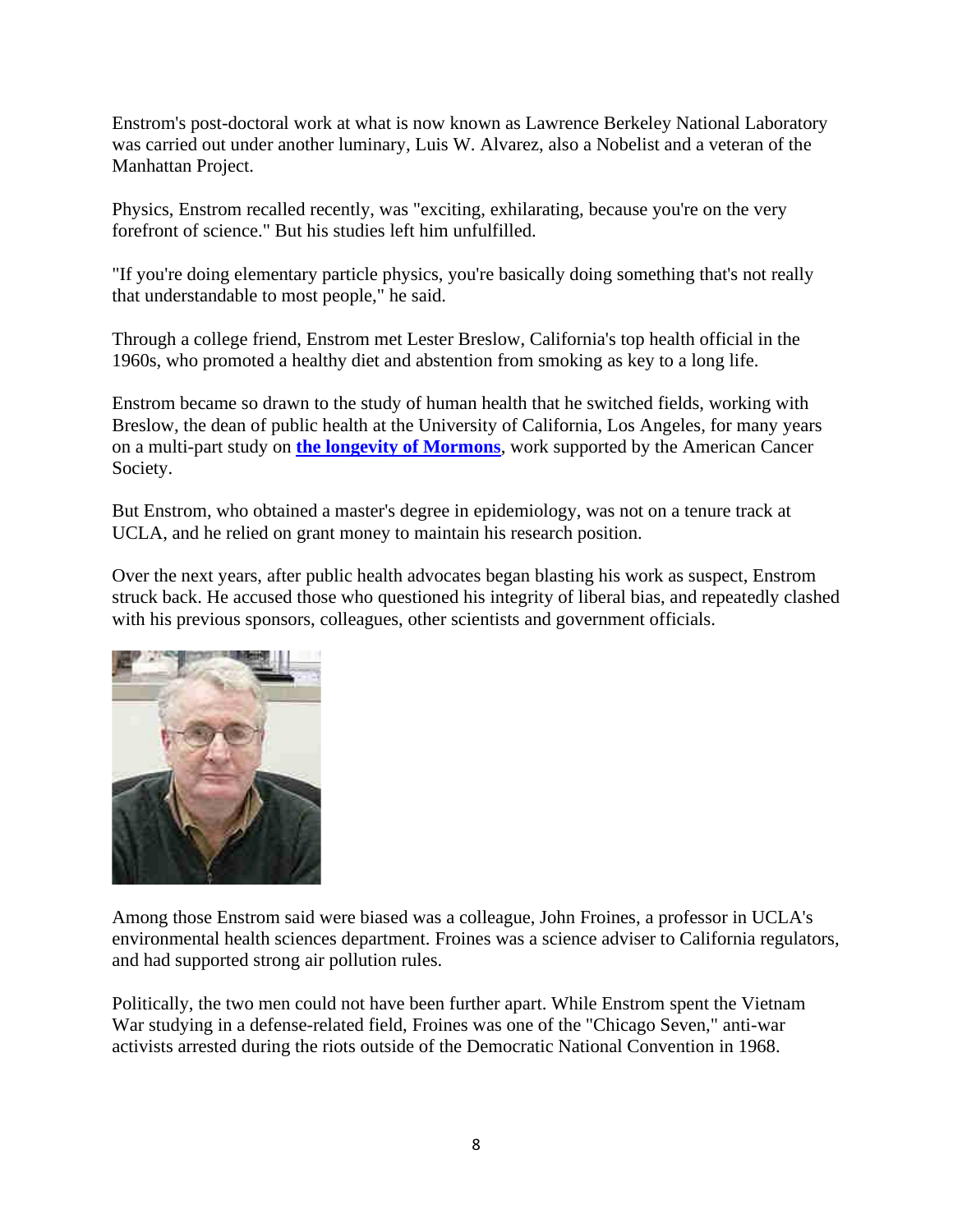In 2009, Enstrom helped initiate a lawsuit by **[a conservative legal group](https://pacificlegal.org/interesting-developments-out-of-ucla/)** charging that Froines had **[overstayed](https://pacificlegal.org/gutting-the-scientific-review-panel/)** his tenure on California's air pollution science review panel. Amid the controversy, Froines was temporarily removed from the board, but **[later reinstated.](https://www.documentcloud.org/documents/6890972-Froines-SRP-Moves.html)** Froines, contacted by email, declined comment for this story.

In 2010, UCLA gave Enstrom notice that he was being terminated. His research, the university said, was "not aligned" with the school's academic mission and his research output and ability to secure continued funding did not meet the department's minimum requirements.

Enstrom sued UCLA, charging that his termination, which came after a confidential vote by his department's faculty, was in retaliation for his activism and his "whistleblowing" regarding Froines.

The case was eventually settled, with UCLA denying Enstrom's allegations. UCLA "vigorously supports the principles of academic freedom," the university said in an emailed statement. "Enstrom's presence as a researcher for decades, despite his minority positions defending diesel emissions and tobacco, demonstrates that fact." In the settlement, UCLA paid Enstrom \$140,000 and gave him continued access to university resources, as well as permission to use the title "retired researcher."

Enstrom told UCLA's student newspaper, *The Daily Bruin*, that he was **[not entirely satisfied](https://dailybruin.com/2015/03/05/former-ucla-researcher-james-enstrom-reaches-settlement-with-uc/)** with the settlement, but thought it was the best compromise that could have been reached in the case.

"I am a good scientist, a very honest scientist," Enstrom said. "If I didn't fight I could have disappeared."

### **A War Over PM 2.5**



For Enstrom, a major battleground has always been his home state of California, which historically has led the way in U.S. air pollution regulation. Thousands of pages documenting his advocacy against air pollution regulations are collected at the website of **[the Scientific Integrity](http://scientificintegrityinstitute.org/)  [Institute,](http://scientificintegrityinstitute.org/)** a nonprofit organization he founded in Los Angeles.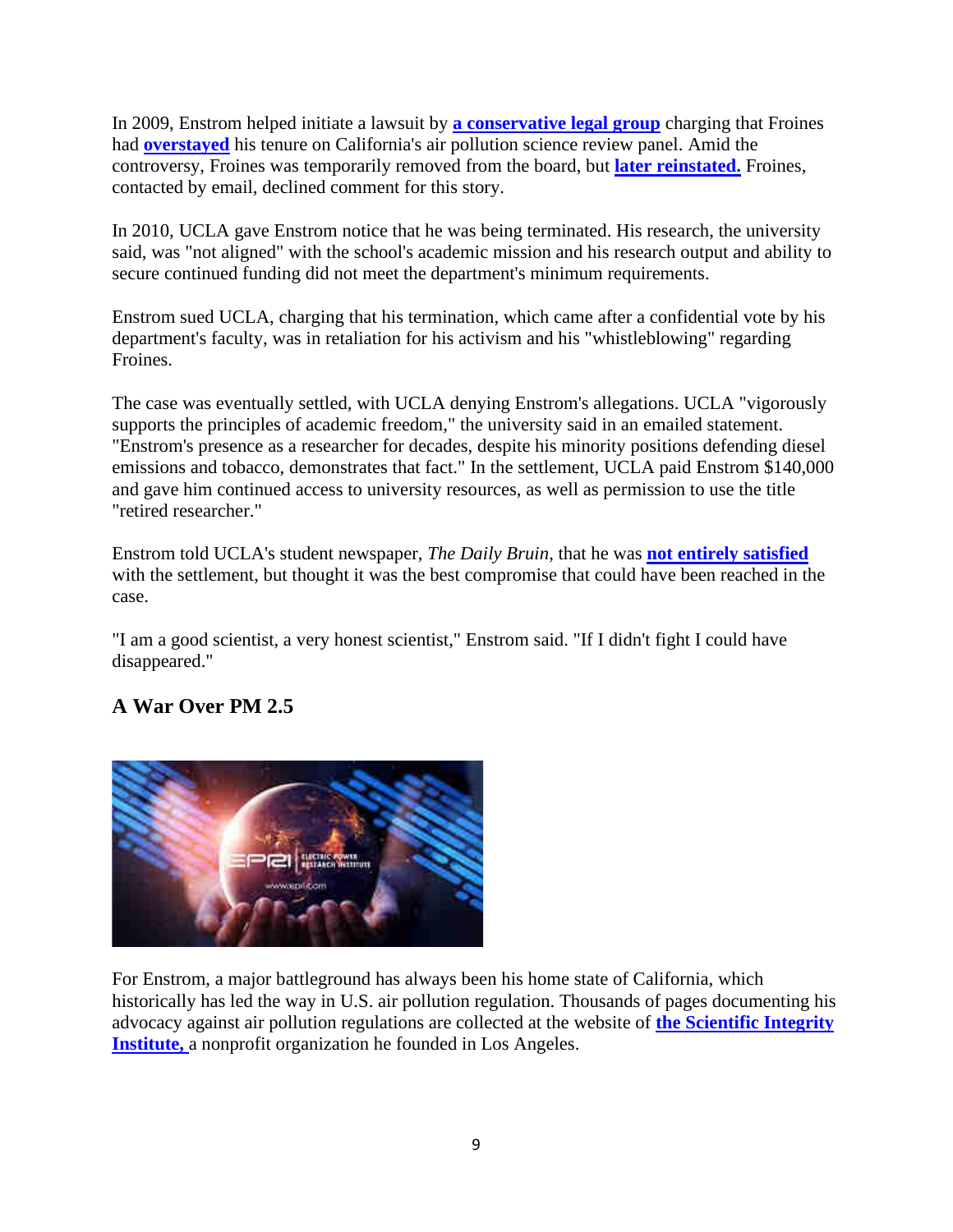In the 1990s, while he was still at UCLA, he began consulting for the tobacco industry, a role that would lead eventually to his study on second-hand smoking and his rift with the American Cancer Society.

Around the same time, Enstrom was contacted by Frederick Lipfert, a consultant for the industry-funded Electric Power Research Institute, who had seen Enstrom's work with the early ACS research cohort.

Lipfert asked if Enstrom could delve into the cancer society data to explore a question of crucial importance to the operators of the nation's power plants, more than half of which were fired by coal at the time: Were the invisible particles that their operations released into the air deadly?

With that, Enstrom joined the war over PM 2.5.

He soon became a one-man exemplar of the wide-ranging and high-stakes conflict over the pollutant. He testified before California state regulators, advised a Congressional committee, and filed a lawsuit over the makeup of EPA's science advisory boards.

In 2005, Enstrom published **[a study](https://www.tandfonline.com/doi/abs/10.1080/08958370500240413)** funded by the Electric Power Research Institute that found no association between PM 2.5 and premature death in Californians from 1983 to 2002.

That finding again put him at odds with the cancer society because it purported to shed doubt on the ACS's influential PM 2.5 work. It had the flavor of personal payback, as well: A co-author of the cancer society's PM 2.5 study was Michael Thun, then ACS's vice president for research, the same scientist who had condemned Enstrom's tobacco research two years earlier.

But at the time, Enstrom's findings did not gain traction with government regulators.

For the EPA, the decisive flaw in Enstrom's study was his reliance on county-level air pollution data. Rates of premature death in lightly polluted rural areas could skew the rates in heavily polluted cities in the same county, especially in a state like California, with some of the largest counties in the nation.

The original ACS study in 1995 also had inexact exposure estimates, based on urban census tracts that in some cases encompassed several counties. But the ACS researchers had recently published a follow-up study that used smaller zip code areas in Los Angeles and found an even stronger association between PM 2.5 and deadly health effects.

The correlation between the pollutant and harmful health effects also was holding up in research that had begun to use satellite remote sensing to pinpoint PM 2.5 pollution levels in the vicinity of individual people's homes.

So regulators gave little weight to Enstrom's study in comparison with the original Harvard and ACS studies; the reanalysis of that data; the cancer society's follow-ups; as well as research on the effects of PM 2.5 carried out in other places, using different groups of subjects and different methodologies. These studies were augmented by work in lab animals that provided evidence of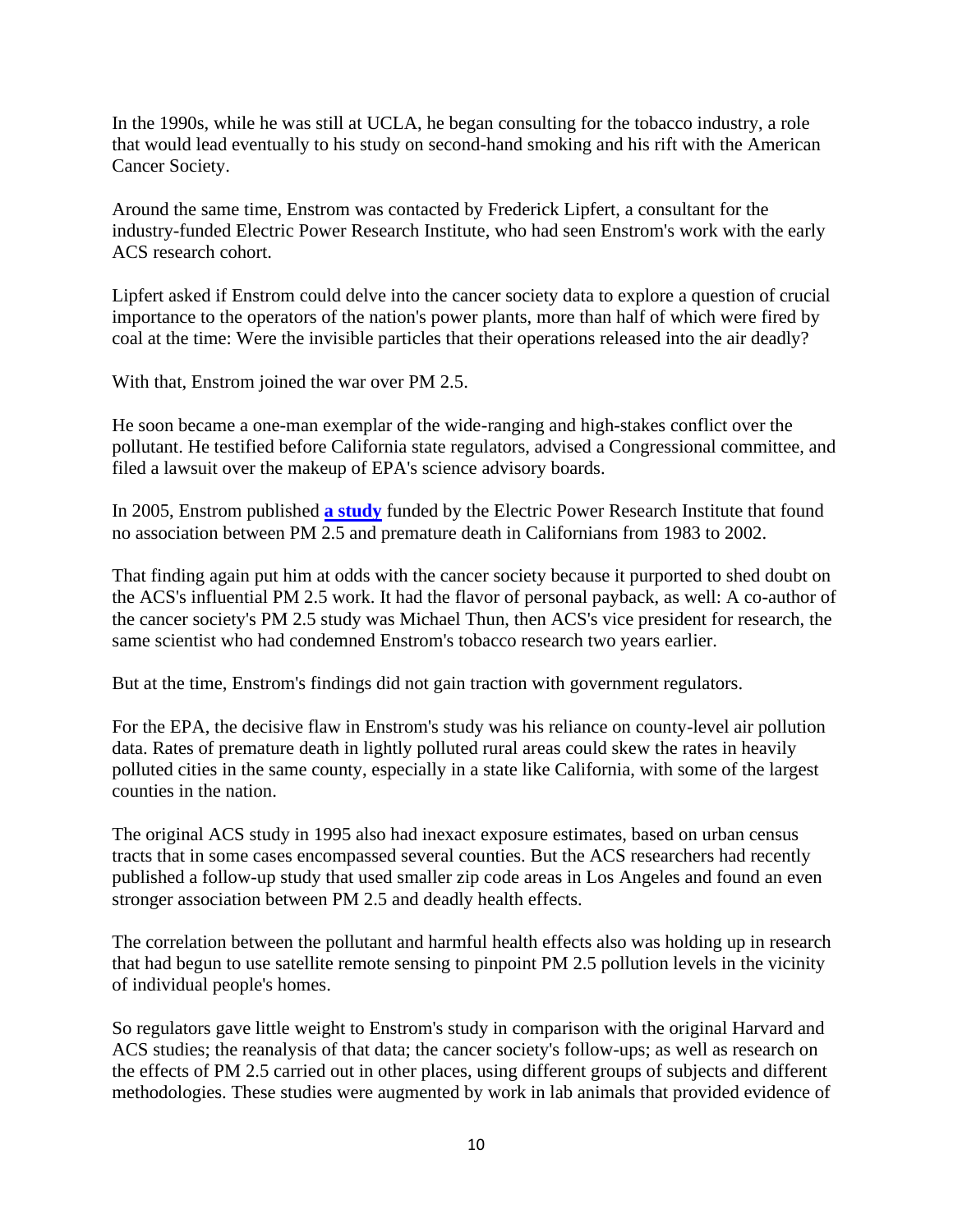how PM 2.5 can disturb the cardiovascular system. In 2009, the EPA concluded that a broad body of evidence affirmed PM 2.5's deadly toll.

"The evidence that combustion-related fine particle pollution contributes to both respiratory and cardiovascular diseases is just pretty compelling," said C. Arden Pope, an economist at Brigham Young University and a co-author of both the original Harvard and ACS studies and follow-up studies.

"There are probably no two studies in environmental health that have been more independently reanalyzed," Pope said. "They have been scrutinized in really remarkable ways and have held up."

#### **A Campaign Against 'Secret Science'**

Enstrom, however, was convinced that the findings of the Harvard and ACS studies were biased and politically motivated, carried out by scientists who favored more U.S. government regulation.

"What I'm watching is the descent of epidemiology from what used to be a legitimate public health science into just pure activism," he said.

The legal battle with UCLA had earned Enstrom stature on the right. The libertarian publication *Reason Magazine* produced an online video on his mistreatment at the hands of what it called "**[the Green Regulation Machine](https://reason.com/2011/04/04/the-green-politics-of-reprisal/)**." The conservative American Freedom Alliance honored Enstrom as a "Hero of Conscience," along with his wife, Marta Villanea, an administrative law judge, who supported him throughout his trials.

"All I did is what a good wife should do," Villanea said in her acceptance speech.

Enstrom joined the **[board of trustees](https://www.acsh.org/about-acsh/meet-the-team)** of the American Council on Science and Health, an industry and Libertarian-funded group that describes itself as a "a pro-science consumer advocacy organization," although critics note that its advocacy invariably takes the form of battling government regulation.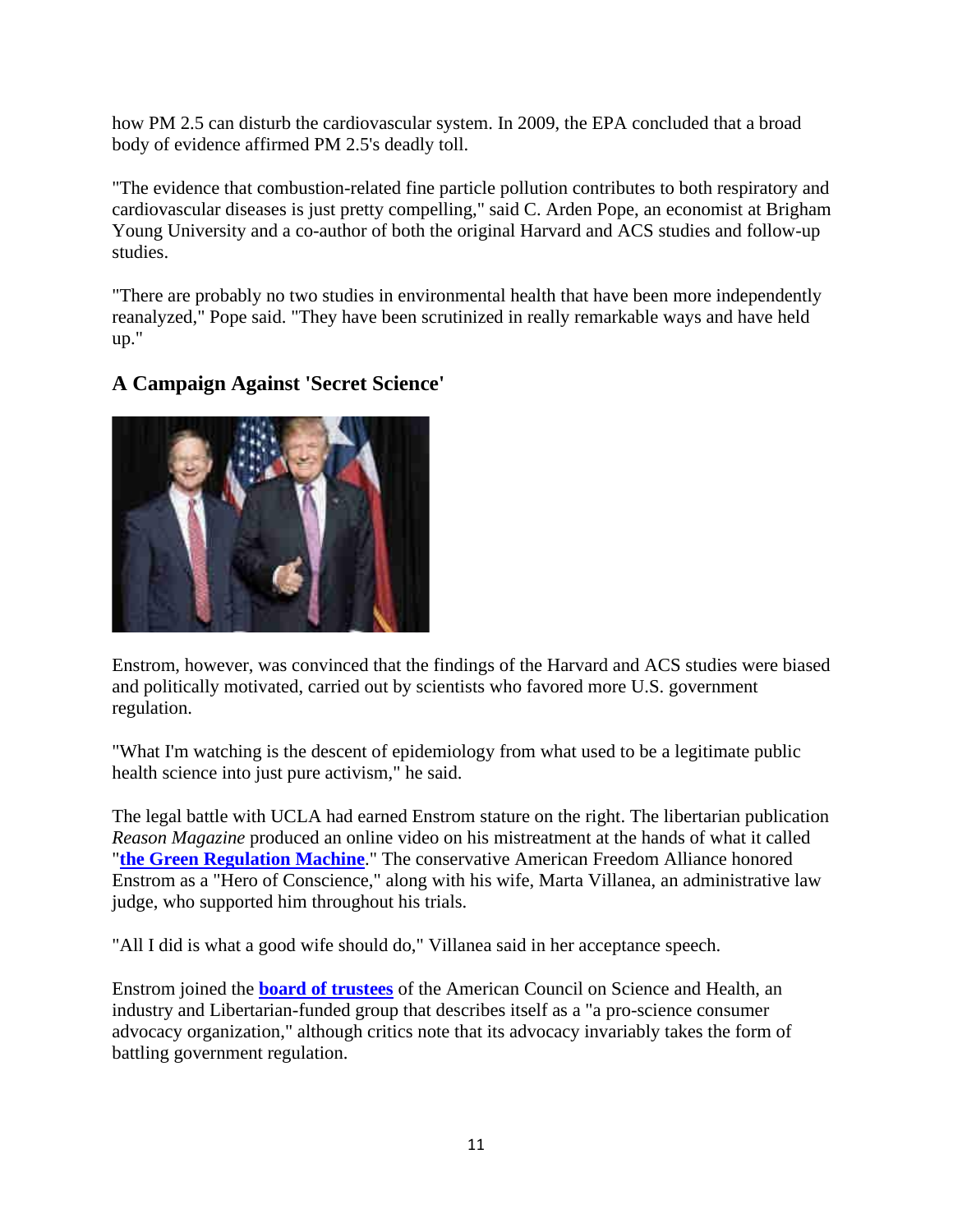Enstrom also became a science advisor to the Heartland Institute, the conservative think tank that has long supported and promoted work that disputes the science on climate change.

Steve Milloy, a former tobacco and coal industry adviser who had been leading attacks on PM 2.5 science from the beginning, said that Enstrom brought to the fight a "personal story of persecution."

"It's hard for people to understand what's going on unless you've been really intimately involved in this saga, and Jim has been," said Milloy. "He's actually had his career damaged by it, and so he feels it very personally."

Milloy, working with a fossil fuel-industry funded legal advocacy group, represented Enstrom in a **[lawsuit against EPA](https://eelegal.org/press-release-2/)** in 2016, alleging bias in the choice of scientists who served on its scientific advisory boards.

Enstrom also began advising U.S. Rep. Lamar Smith (R-Texas), who after becoming **[chairman](https://insideclimatenews.org/news/05122017/lamar-smith-congress-climate-change-fossil-fuel-industry-house-science-committee)  [of the House Science Committee](https://insideclimatenews.org/news/05122017/lamar-smith-congress-climate-change-fossil-fuel-industry-house-science-committee)** in 2013 took up the cause of discrediting the science on PM 2.5.

Smith derided the ACS and Harvard studies as "secret science," adopting a line of attack launched two decades earlier by industry foes of regulation who characterized the studies' routine protections of patients' confidential medical data as nefarious.

Smith pelted the EPA with subpoenas seeking the raw data, and continued his efforts even after he was reminded that the studies had already been re-analyzed. However, he said he knew one **[legitimate researcher](https://www.sciencemag.org/news/2013/08/will-house-science-panel-need-ethical-review)** whose request for access to the raw data had been turned down by the American Cancer Society: James Enstrom.

The EPA ultimately complied with Smith's subpoena, but Smith did nothing further with the data. Instead, he sponsored a "secret science" bill seeking to bar the EPA in the future from relying on studies that used confidential data in regulatory decision-making. Critics said it would bar the public health agency from using some of the most important human health science. The legislation, first introduced in 2014, passed three times in the GOP-led House, but was never taken up by the closely divided Senate.

By the time of the last vote in **[March 2017](http://clerk.house.gov/evs/2017/roll206.xml)**, however, Trump was in the White House, and the prospects for Smith's proposal suddenly improved.

The Trump administration was in a position both to enact limits on the EPA's use of mainstream science and to give more weight to contrarian work of scientists like Enstrom, who had just published his new study challenging the foundations of PM 2.5 science.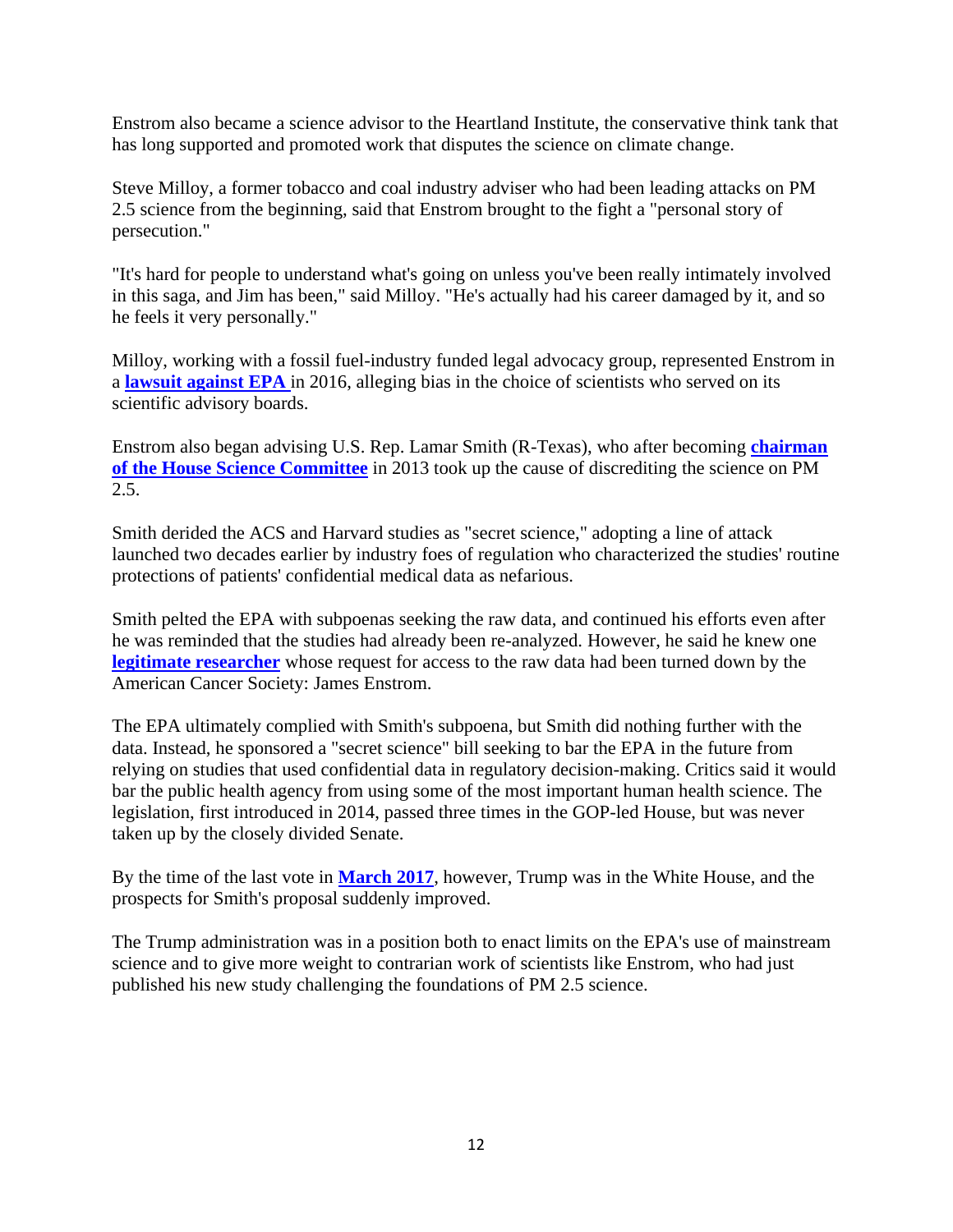#### **Enstrom's 'Odd Man Out' Study**



Enstrom's study almost wasn't published. "I have never read a paper that so willfully ignored the breadth of scientific evidence and attacked a specific study/group of investigators," said a reviewer for the *New England Journal of Medicine*, one of the scientific journals that rejected the manuscript.

But Enstrom finally got the paper in print by reaching out to Edward Calabrese, a toxicologist at the University of Massachusetts, who had submitted a letter in support of Enstrom during his fight with UCLA.

Calabrese was a founder of the International Dose Response Society, an organization that holds that exposure to low doses of toxic agents can be beneficial—a position embraced by many industry groups and rejected by many advocates of strong environmental protection policies.

He was also the editor of the society's journal, *[Dose-Response](https://journals.sagepub.com/home/dos)***.** Aware of the controversy Enstrom's study would stir, Calabrese agreed to publish, but warned Enstrom he would give the authors Enstrom challenged a chance to respond. "I said you'll have to take your whacks by the people you're going to hit, and they're formidable people," Calabrese recalled.

In fact, the authors of the original ACS study and the Health Effects Institute (HEI) reanalysis soon published a **[detailed](https://www.ncbi.nlm.nih.gov/pubmed/29276471)** response, citing a litany of problems they had identified in Enstrom's work.

The most significant fault, they wrote, was Enstrom's use of old, county-level PM 2.5 readings instead of employing newer methods now widely used to estimate exposure more precisely. The authors of the critique had just published their latest **[follow-up study](https://ehp.niehs.nih.gov/doi/10.1289/EHP575)** of the ACS cohort, using seven different methods of estimating pollution, including satellite remote sensing, and finding even more significant associations between PM 2.5 exposure and premature death.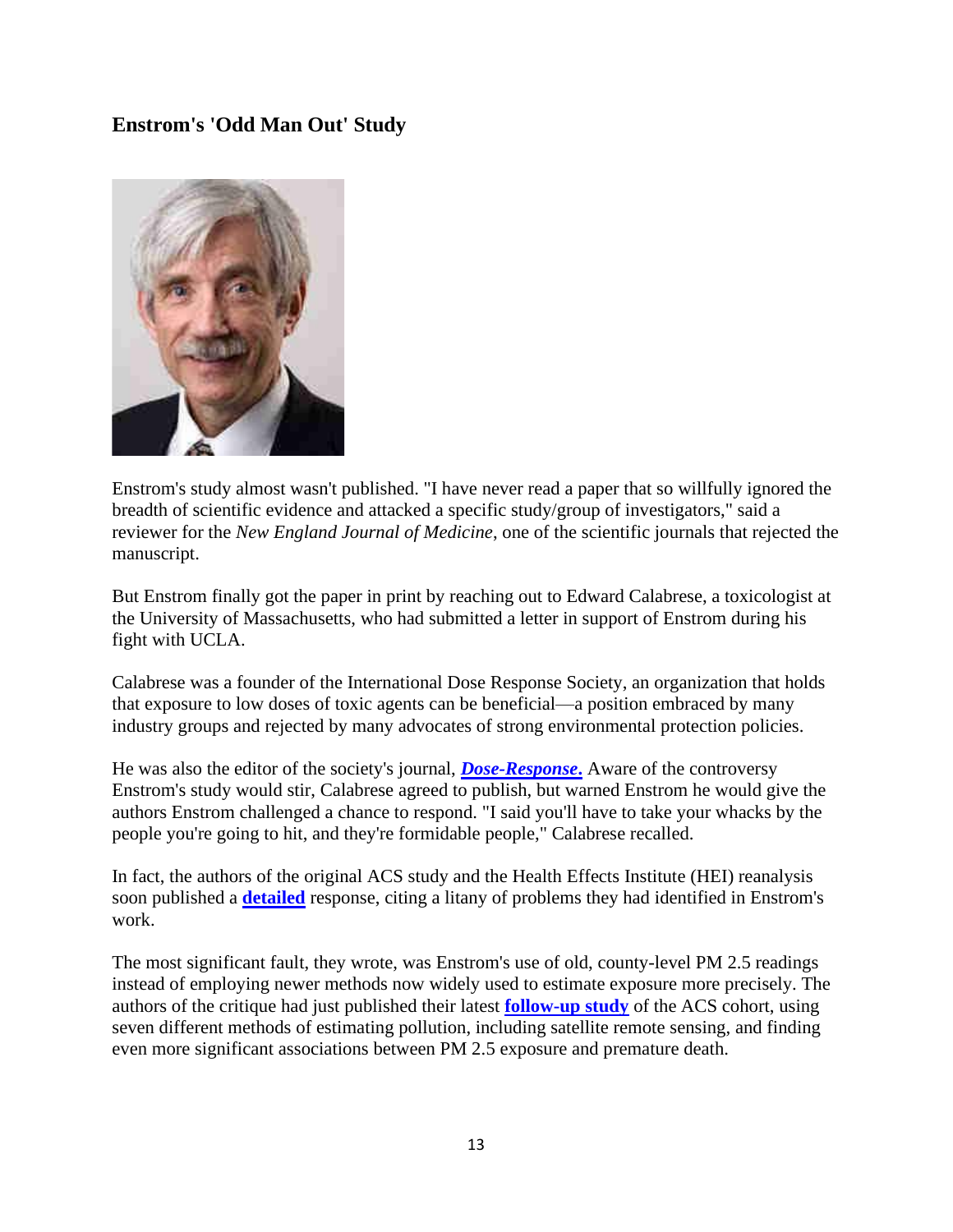Enstrom rejected the critiques of his study—in fact, in an interview last year, he refused to accept that the substance of his work had been called into question at all.

"This is an old tactic that's used by people who don't want to address fundamental issues," Enstrom said. "Instead of addressing what I did, they use the tactic of looking at what I didn't do, and which they know I can't do. It's a miracle that I was able to do what I did do, because of all the efforts to stop me, and the fact that this data is not available outside their little clique."

#### **Changing the Rules**



Enstrom's study was well-timed to figure into U.S. air pollution policy decision-making. As Trump took office, the EPA was already launching its re-assessment of the state of current science on PM 2.5, as the law requires the agency to do every few years for key pollutants to ensure that Clean Air Act regulations are adequate.

This time around, there was major new science on PM 2.5 to consider, including one of the largest studies ever, **[a Harvard analysis](https://www.ncbi.nlm.nih.gov/pmc/articles/PMC5766848/)** of the health records of 60 million Medicare recipients. It indicated that lowering PM 2.5 pollution nationwide by just 1 microgram per cubic meter would save 12,000 American lives annually. The research found the risk of premature death for African Americans in the study was three times as great as that for the general population.

But how the EPA weighed the science was affected profoundly by the changes made at the agency by Trump's team, who borrowed the ideas and rhetoric that industry foes of regulation had honed in the 25-year battle over PM 2.5. Several members of Trump's transition team, including Milloy, were longtime warriors in the campaign to discredit the science.

Trump's first EPA Administrator, Scott Pruitt, **[accelerated the schedule](https://www.epa.gov/sites/production/files/2018-05/documents/image2018-05-09-173219.pdf)** for considering the adequacy of the national PM 2.5 science by two years, so that the review could be concluded by the end of Trump's first term in office. And in the name of "**[sound science](https://www.nytimes.com/2017/10/31/climate/pruitt-epa-science-advisory-boards.html)**" and "independence," Pruitt **[barred](https://www.epa.gov/sites/production/files/2017-10/documents/final_draft_fac_memo-10.30.2017.pdf)** recipients of EPA grants from serving on agency science advisory boards. Since the EPA is one of the largest funders of environmental science, the move had the effect of knocking prominent experts off the committees.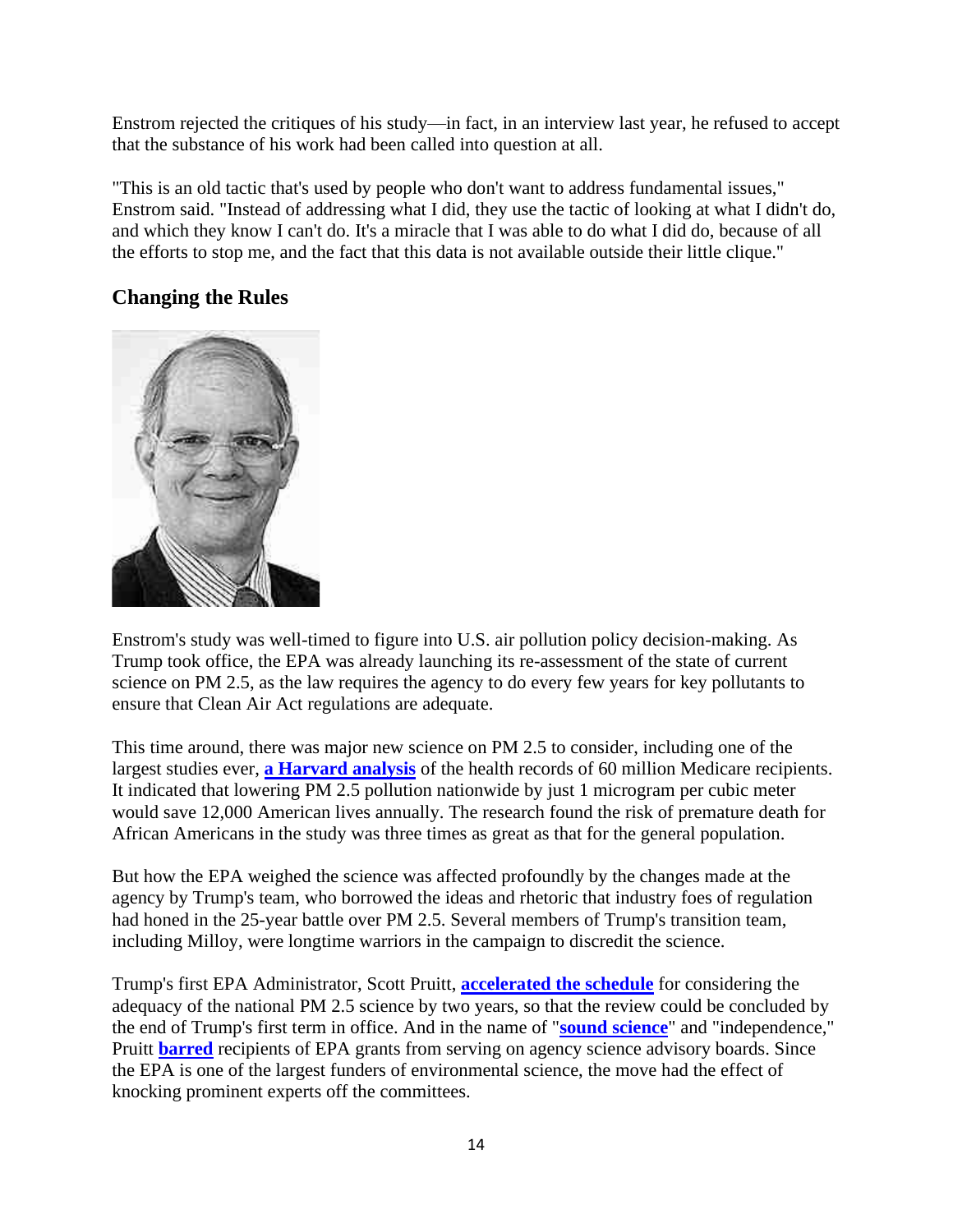To replace them, Pruitt and his successor, Wheeler, **[named industry-friendly state regulators](https://archive.epa.gov/epa/newsreleases/acting-administrator-wheeler-announces-science-advisors-key-clean-air-act-committee.html)  [and consultants](https://archive.epa.gov/epa/newsreleases/acting-administrator-wheeler-announces-science-advisors-key-clean-air-act-committee.html)** for regulated industries, who faced no similar conflict-of-interest bar. Wheeler **[eliminated altogether](https://www.nytimes.com/2018/10/11/climate/epa-disbands-pollution-science-panel.html)** a separate 20-person expert panel on particulate matter. It was precisely the sort of overhaul that Milloy and Enstrom had sought in their 2016 lawsuit against the EPA.

The agency's rank and file was still staffed with scientists who predated Trump, and they gave Enstrom's paper little weight when they considered it against the bulk of evidence on PM 2.5. The staff scientists cited more than 2,600 scientific studies in **[a nearly 2,000-page analysis](https://www.epa.gov/isa/integrated-science-assessment-isa-particulate-matter)** finalized on Dec. 31, 2019. It affirmed the EPA's long-standing conclusion that PM 2.5 was a cause of early death. In **[a separate analysis,](https://www.epa.gov/naaqs/particulate-matter-pm-standards-policy-assessments-current-review-0)** EPA staff recommended a stricter national standard for fine particulate matter pollution.

But the Trump administration's revamped six-member Clean Air Science Advisory Committee saw things differently. Chaired by statistician Louis Anthony Cox, a Denver consultant for the American Petroleum Institute and other industry groups, the CASAC urged that the agency require **[a much higher burden of proof f](https://yosemite.epa.gov/sab/sabproduct.nsf/LookupWebReportsLastMonthCASAC/E2F6C71737201612852584D20069DFB1/$File/EPA-CASAC-20-001.pdf)**or assessing pollution's health harms.

Enstrom's 2005 study was included in **[the list of studies](https://yosemite.epa.gov/sab/sabproduct.nsf/6CBCBBC3025E13B4852583D90047B352/$File/EPA-CASAC-19-002+.pdf)** that the committee said raised doubt about the link between PM 2.5 and premature death. And one CASAC member, Sabine Lange, a toxicologist for the Texas Commission on Environmental Quality, wrote in a separate attachment that Enstrom's 2017 study could be an effective challenge to the seminal American Cancer Society research.

"The Enstrom study had a finer resolution, so one would guess that it had less exposure error and therefore possibly a greater effect estimate, or one with narrower confidence intervals," she wrote.

Last month, when the EPA announced **[it would not strengthen the pollution standard](https://insideclimatenews.org/news/14042020/air-pollution-epa-covid-pm2.5-secret-science-rule-health-fuel-standard-climate-change)**, Wheeler cited the committee's report and the doubts about the PM 2.5 science to justify the decision. "We've identified a lot of uncertainties," he said.

Currently, Wheeler is moving forward with **[an initiative](https://insideclimatenews.org/news/23032020/trump-epa-health-secret-science-coronavirus)** to change how the agency weighs science in the future. The proposal, called "**[Strengthening Transparency in Regulatory](https://www.epa.gov/osa/strengthening-transparency-regulatory-science)  [Science](https://www.epa.gov/osa/strengthening-transparency-regulatory-science)**," is essentially the idea that Smith attempted to move through Congress three years ago, barring the EPA from basing decisions on studies that rely on patients' confidential medical data, as the original ACS and Harvard Six Cities PM 2.5 studies did.

A wide array of health, medical and science organizations oppose Wheeler's decision not to raise the PM 2.5 standard decision. On April 14, nineteen health and medical organizations, led by the American Lung Association, said in a **[statement](https://www.lung.org/media/press-releases/health-organizations-epa-particle-pollution)** that the Trump EPA had employed a "deeply flawed" process and ignored "powerful, overwhelming evidence" that the current PM 2.5 standard is inadequate.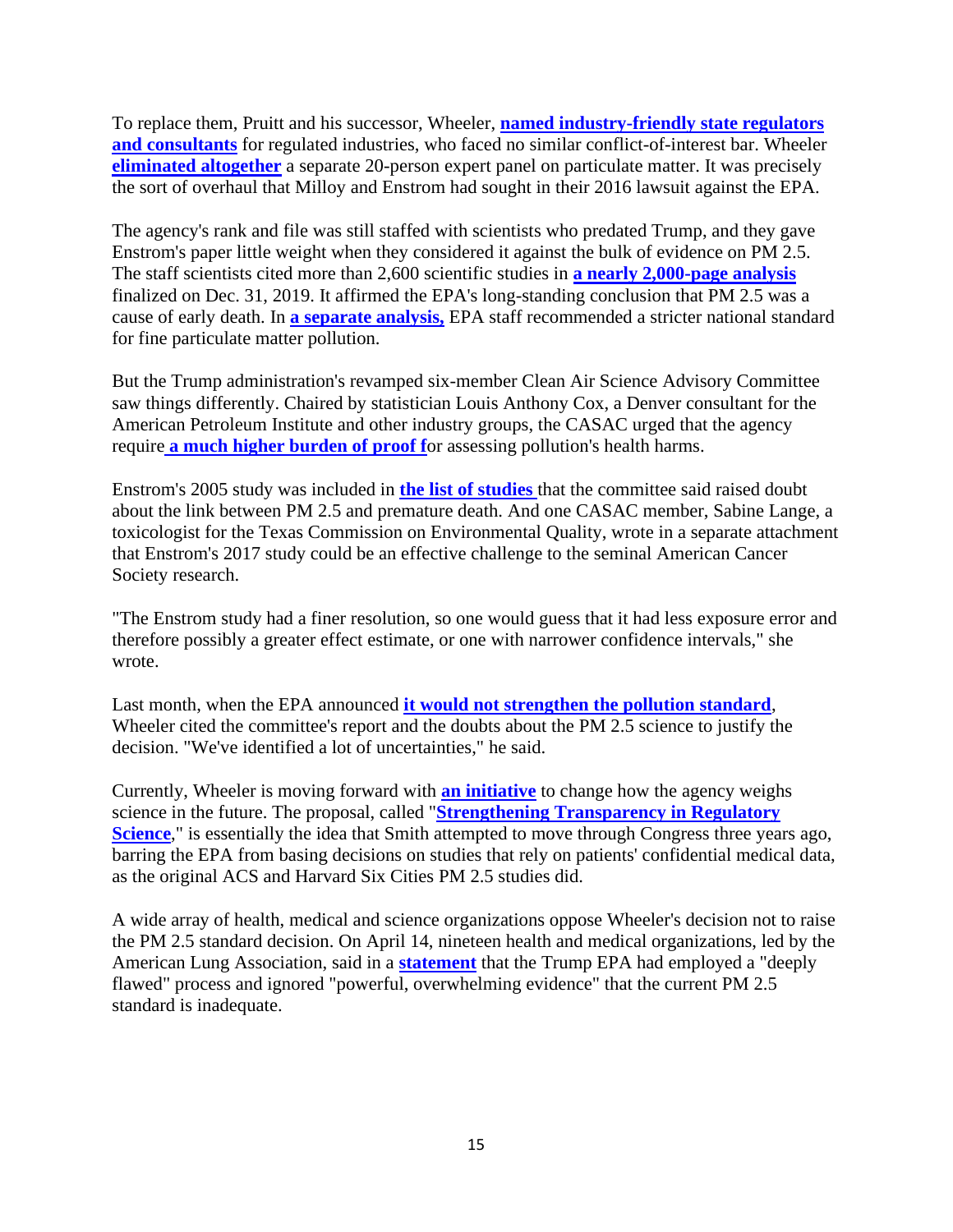

Scientists and health organizations are also **[fighting](https://insideclimatenews.org/news/15082018/epa-secret-science-rule-opposition-health-environmental-data-public-comments)** the so-called "transparency" rule—critics say even the name has an Orwellian ring to it, because the proposed regulation is not transparent about its purpose.

The public comment period on the proposed rule ended May 18, while the deadline for the public to weigh in on the PM 2.5 standard is June 29. "The way I see it, now, all the pieces are falling into place" in the Trump administration's plan for weakened regulation, said Gretchen Goldman, research director for the Union of Concerned Scientists' Center for Science and Democracy.

She said the purge of the science advisory boards, the appointments of industry consultants to the advisory committee and other changes to the process have helped obscure the strong scientific consensus around the risks of PM 2.5, while elevating the importance of the work of scientists like Enstrom.

"These contrarian scientists really have the ear of the EPA in ways they never had before," Goldman said. "People like Enstrom provide the appearance of an independent scientist weighing in, and It all works together to get where we are—a rule that does not protect health with an adequate margin of safety."

H. Christopher Frey, a professor of environmental engineering at North Carolina State University, who was a member of the particulate matter expert panel that Wheeler disbanded, said that the changes made under the Trump administration amounted to a rigging of the process. "If I wanted to design a science review that would have a predetermined outcome favorable to the regulated industries, I would get rid of the real experts," he said.

Members of the disbanded panel, in fact, felt so strongly about the issue that they met on their own and **[submitted a report](https://yosemite.epa.gov/sab/sabproduct.nsf/81DF85B5460CC14F8525849B0043144B/$File/Independent+Particulate+Matter+Review+Panel+Letter+on+Draft+PA.pdf)** to EPA endorsing the agency staff's finding that the PM 2.5 standard needed to be strengthened.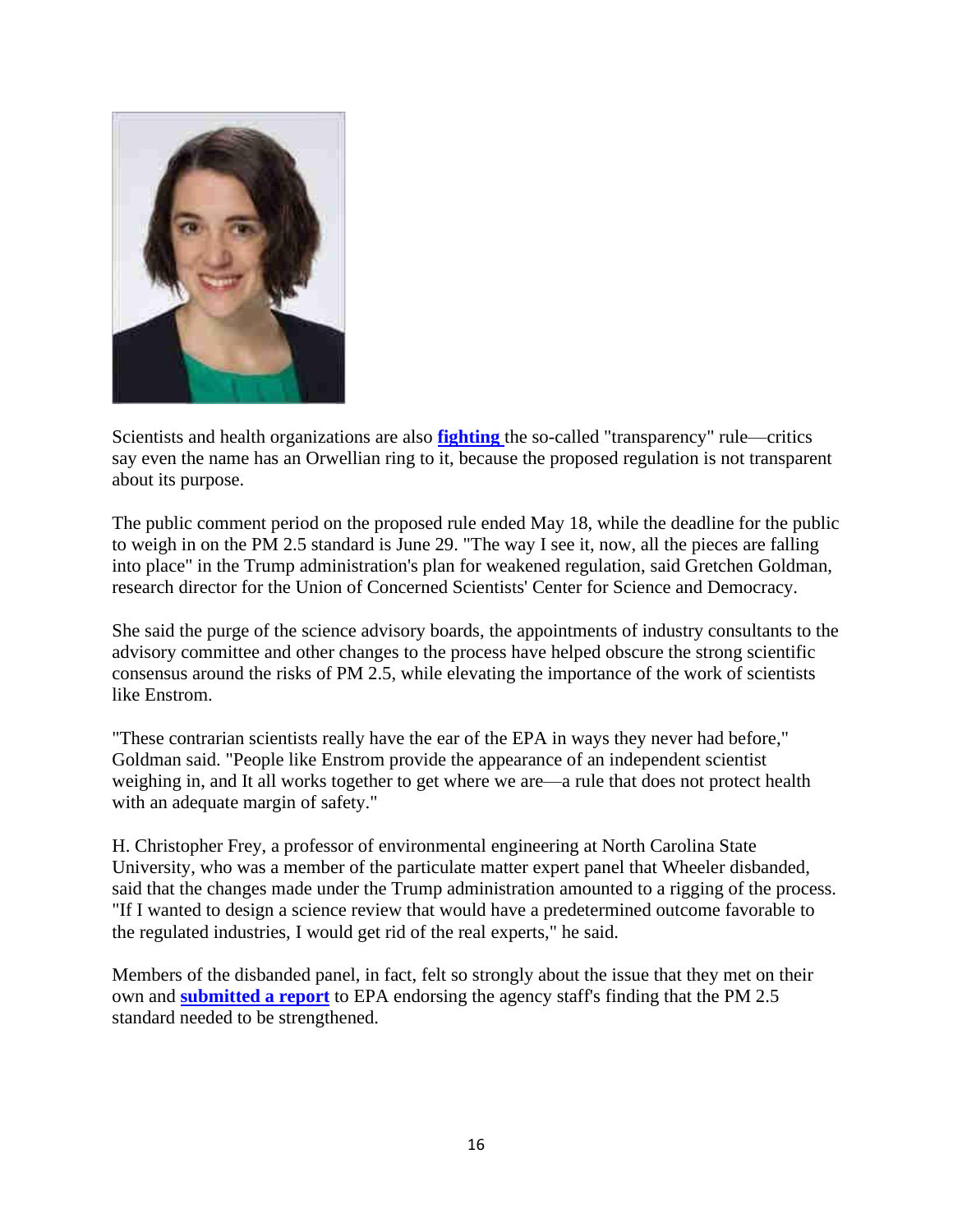Frey said Enstrom's argument—that his study has refuted the 1995 ACS study, and therefore, the EPA's PM 2.5 standard should be withdrawn—reveals a fundamental misunderstanding of the process.

"The standards are not set based on a single study, and they're not withdrawn based on a single study," Frey said. "It's the overall body of evidence that is important."



#### **'A Journey Almost Impossible to Comprehend'**

Enstrom said recently that although he thinks there is no need for a PM 2.5 standard at all, he is gratified by Wheeler's decision to maintain the current standard and to move forward with the "transparency" rule.

"It shows the value of persistence in terms of believing in honest science and trying to penetrate what seems like an impenetrable wall of dishonesty and deception," he said. His struggle to be recognized, he added, was "a journey that is almost impossible to comprehend. It's just been incredibly contentious and for what purpose I'm not sure I know, other than just deliberate power, power and ego."

During a recent phone interview, Enstrom detoured frequently into speculation about "the other side" in the air pollution science debate.

He complained that air pollution studies authored by "activist Canadians" should not be the basis for U.S. environmental regulations. And he noted that a Chinese businessman's family foundation has helped fund the Harvard T.H. Chan School of Public Health and that Chinese doctoral students were co-authors on the school's air pollution studies.

"Do you see any of these Harvard people going over to China or central Africa where you do have air pollution problems?" Enstrom asked. "No. Their only goal is to force more regulation on Americans."

Enstrom expressed particular outrage about a pre-publication study **[recently released](https://projects.iq.harvard.edu/covid-pm/home)** by a Harvard group that found PM 2.5 levels in the United States to be associated with higher death rates from Covid-19. (The researchers have since **[revised their findings](https://projects.iq.harvard.edu/covid-pm/home)** to reflect a lower, but still significant, association).